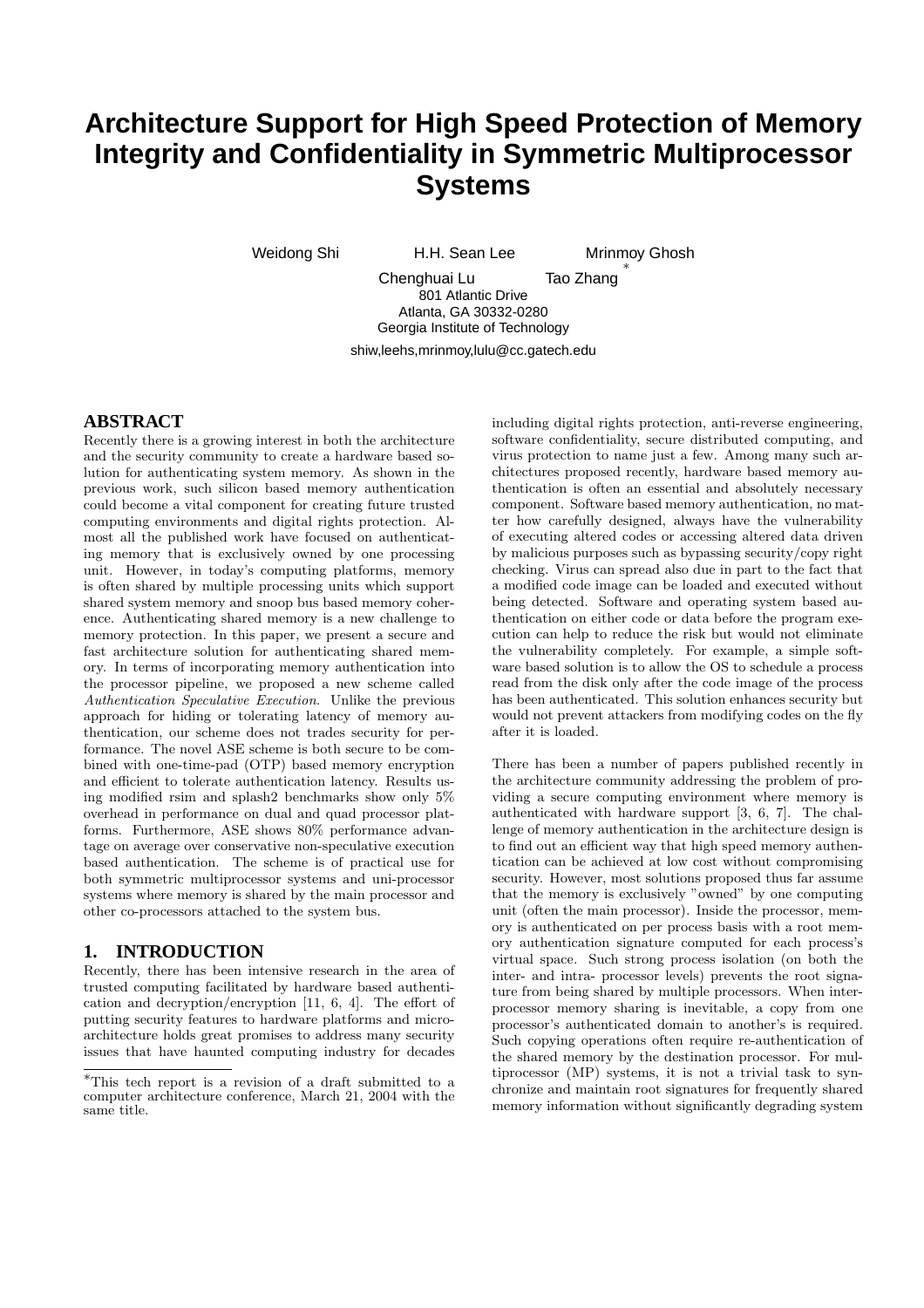performance. Worse yet, it is difficult to achieve integrity protection of memory shared among multiple processors because of potential re-play attack on either the shared bus or the shared physical memory. This means that all the existing approaches of hardware based memory authentication are not applicable to the scenario of multiprocessor memory protection.

We present a fast and low overhead solution to authenticate MP shared memory. Through securing every component along the path from a computing device to another computing device or the commonly shared memory, a chain of authentication is constructed. The chained authentication scheme is capable of preventing most software based and hardware based attacks on the memory system and the shared data path among processors. Such a secure memory environment facilitates high speed secure data sharing for both MP systems and the kind of uni-processor systems that demand high performance secure data communication between the main processor and other processor-like peripherals that attach to the system bus. The scheme also optionally provides high performance protection on information confidentiality of shared data.

Furthermore, the paper addresses for the first time, the issue of how to tie the result of memory authentication securely into the processor pipeline design. We investigated and compared three alternative designs regarding how results of authentication is used — *authentication in-order ex*ecution (AIOE), authentication speculative execution (ASE), and lazy authentication execution (LAE). Under authentication in-order execution, when either instruction or data fetch incurs a cache miss and causes information fetched from the memory, the processor pipeline stalls until the newly fetched instruction or data is fully authenticated  $\frac{1}{1}$ . For *authentica*tion speculative execution(ASE), the processor pipeline resumes execution immediately after the fetched information is decrypted before the authentication completes. In other words, instructions using either un-authenticated data or results computed based on unauthenticated data can be speculatively issued and executed but is not allowed to retire until both the code itself and all the data it depends on are authenticated. Furthermore, bus cycles are not granted to memory accesses that are not considered secure or authentication safe. A memory access is not considered authentication safe if, 1) it tries to write un-authenticated results back to memory; 2) it read/write to a memory address generated from un-authenticated data; 3) it fetches instructions from memory based on control flow determined by unauthenticated data. Such memory accesses are called authentication unsafe accesses. An authentication unsafe access becomes authentication safe only after all the data it depends on is authenticated. Lazy authentication (LAE) is a weak authentication scheme that only authenticates fetched data and instructions in groups over a relatively large time span in the magnitute of tens of thousands of cycles.

The security and performance implication of the three design choices have not been clearly discussed previously in the

literature and we advocate in this paper the advantage of ASE for both security and performance reasons. Although LAE could deliver the best performance but it is weak in security and when combined with a stream cipher, it leads to significantly less secure systems subject to many potential attacks. ASE achieves reasonable performance at the same time does not sacrifice security. Furthermore, ASE supports precise interrupts for authentication exception, which is not possible for a LAE based design.

The main contributions of the paper are summarized as follows.

- A unified fast and secure way for authenticating memory for both symmetric multiprocessor and uni-processor systems. The approach relies on division of labor and distributes security workload to both secure processors and a secure memory controller (North Bridge) thus requires a light weight secure processor design. The approach detects not only software based tampering of data but also physical attacks including re-play attacks on the shared memory.
- An innovative secure multiprocessor bus protocol for authenticating coherent bus transactions.
- A fast memory authentication approach based on stream ciphers and authentication speculative execution to tolerate the latency of memory authentication for both processor-to-processor and memory-to-processor accesses.
- A secure authentication mechanism that is not only fast, but also authentication safe, and supports precise interrupts for security exceptions. Despite being fast, it does not trade security for performance as is the case with *lazy authentication* schemes like LHash [7].

The rest of the paper is organized as follows, the next section presents the previous related work on memory authentication for memory exclusively owned by one processor. After that, section 3 addresses the security risks and performance implications associated with shared memory authentication. It also presents assumptions of the targeted platforms of our solution. Then in the next section, we present our main solution for authenticating memory shared symmetrical multiple processors. Section 4 shows performance evaluation and results. Finally, we conclude the paper in section 5.

# **2. SHARED MEMORY PROTECTION**

In this section, we address many basic issues associated with shared memory protection at a high level. It presents the basic platform architecture our solution is targeted for. It also answers the questions such as why shared memory needs protection and shows the types of attacks our solution is aimed to prevent. It describes the main rationale of our solution and paves the road for the detailed discussion in the next section.

History shows that when it comes to break security measures in a commodity computing platform, attackers often are not only well motivated but also very knowledgeable and possess the required skill to build customized hardware to break the security protection in any imaginable way [10]. In order

<sup>1</sup>Note that (1) pipeline has to stall for decryption if the fetched information is encrypted; (2) in an out-of-order machine, other instructions having no dependency on the missing instruction or data can be issued and executed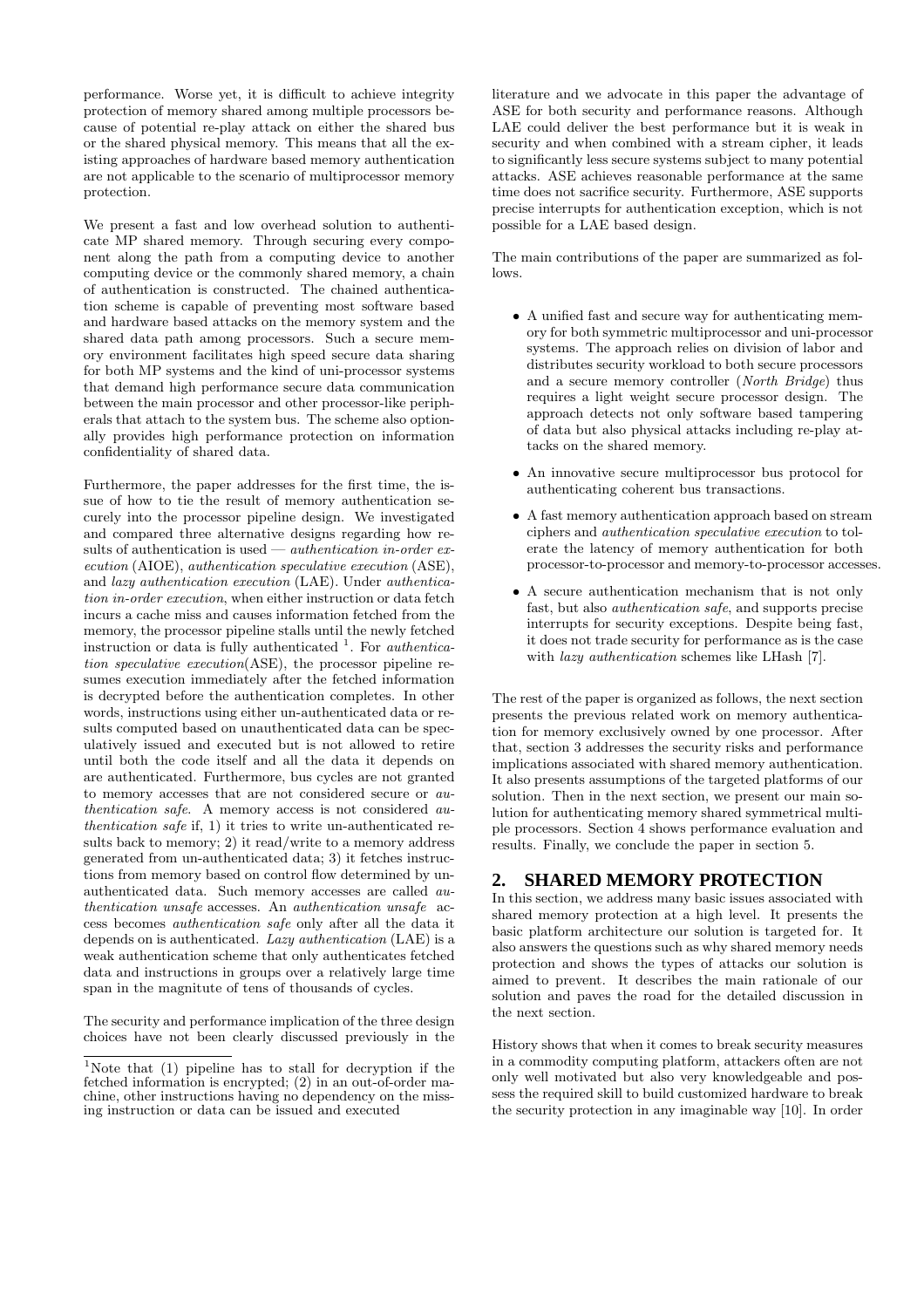to crack out the protected secret, attackers may dump all the bus transactions on the system/peripheral buses, construct customized spoofing device or hardware, exploit the coherence snooping bus protocol by injecting fake bus signals, re-play bus transactions, spoof, alter or re-play RAM contents on the fly through hardware. Although software based protections or light weight hardware based protection such as TCPA [1] provide some protection using minimal silicon resources, it is almost impossible for them to survive from the kind of hardware attacks like the ones mentioned above.

Since the whole system is open to physical attacks from the hackers, almost all the recently published systems for hardware based memory protection assume that everything in a computing platform is insecure except the main processor with build-in security support [11, 6, 4]. Based on such assumptions, many proposed protection solutions often have all the hardware security features including memory authentication implemented in the main secure processor. Solutions proposed by Gassend et al. [3], the GHTree authentication scheme constructs a m-ary hash tree for protecting the integrity of virtual space of an application process in a single processor platform. As shown by the results, GHTree will incur about 20% execution overhead with a 2MB L2 cache and 33% memory overhead. To improve the performance of memory authentication, a LHash scheme [7] was proposed. The scheme logs memory operations and performs integrity checks only when a large number of memory operations are accumulated. Results indicate that LHash out-performs CHTree only when a large number of memory accesses are aggregated and authenticated together. According to our definition, LHash is a type of lazy authentication technique. Our study of attacks on tamper resistant system show that there are some potential security risks associated with lazy authentication, especially when it is used together with stream cipher for memory protection.

Furthermore, all the existing solutions are designed for uniprocessor memory protection and assume that the boundary between the protected secure domain and the insecure domain lies at the interface between the secure processor and the system bus. Such centralized view fits with the uniprocessor platform but does not apply to the multiprocessor systems. A simple way to extend the existing solutions to the multiprocessor scenario is to have a separate copy of the memory for each processing unit and have the secure OS to copy the data from one unit's trusted domain to another unit's domain using protected message passing mechanism when it is needed. This will however significantly increase the delay of inter-processor communication and greatly undermines performance of multiprocessor applications.

One of the challenges of designing a secure multiprocessor system is how to prevent and detect re-play attacks. There are two types of re-play attack, 1) re-play logged bus transactions, including both cache-to-cache and memory-tocache bus transactions and 2) re-play information stored in the physical RAM. Under the system where the memory is exclusively owned by a single processing unit, re-play attack can be prevented using a hardware implementation of Merkle hash tree or a MAC tree inside the processing unit. But such solution does not apply when memory can be up-



Figure 1: MP platform

dated by multiple processing units/devices. If each processing unit maintains its own authentication tree, either Merkle hash tree or MAC tree, to verify and synchronize the root signatures of these authentication trees across multiple processors is not trivial and can have significant performance impact on frequent inter-processor communication.

Another challenge of designing tamper resistant multiprocessor system is how to distribute and share secret information among the processors and devices in a MP platform. Such shared information may include symmetric cryptographic keys, shared sequence number, and etc. Distributing and sharing of secret is a unique problem to multiprocessor shared memory protection.

A third challenge is on inter-operability of MP tamper resistant system with MP operating system. Protections provided by a MP tamper resistant system can be best viewed as security primitives analogous to other architecture support designed for synchronization and consistency. These security primitives themselves can not guarantees security requirements from being violated. But they can be used by properly developed secure operating system and secure application to construct a software environment that memory integrity and secrecy can be guaranteed.

To conclude, shared memory authentication is a unique problem of memory authentication and can not be satisfyingly solved by the existing single processor based Merkle hash/MAC tree approaches without significant modification. A fast, secure, and unified solution for authenticating memory is essential for designing future high performance tamper resistant system.

Different from the centralized approach, our new scheme tries to tackle the problem in a distributed fashion where both the main processor(s) and the chipset contribute to create a secure environment for trusted software execution. Our shared memory authentication scheme is targeted for both multiprocessor systems where a single system memory is shared by multiple processors through a shared coherent system bus and regular single processor system where system memory is shared by a main processor with other co-processors that attach to the system bus. Figure 1 illustrates the type of platform architecture our solution is applicable.

Instead of having each processing unit/device to use its own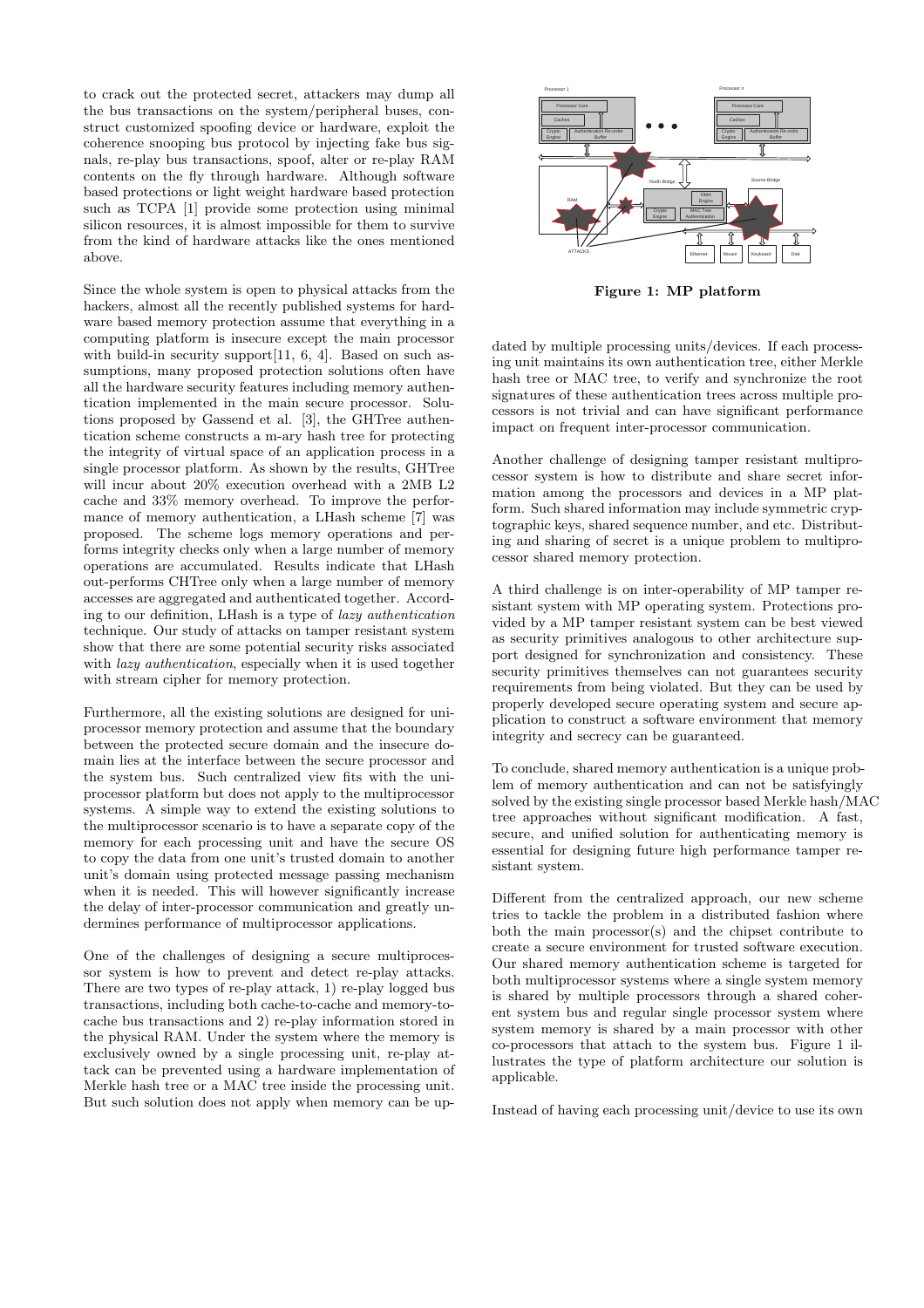Merkle hash/MAC tree, our solution solves the problem of shared memory protection through a centralized MAC tree based authentication implemented in the memory system with a secure multiprocessor coherent bus protocol. It is designed to provide a trusted environment for MP shared memory by securing the data path from each processing unit to the shared system memory. With the MAC memory authentication tree embedded in the north bridge, the data path between the memory controller and the physical RAM is secured. Furthermore the secure MP bus protocol provides a trusted and authenticated environment for both cache-to-cache and memory-to-cache bus transactions. Un-trusted devices cannot complete bus transactions to the protected shared memory and any attempt to re-play past authenticated bus transactions can also be detected. Since both the data path from each processing unit to the system memory and the data paths among processing units are protected, secure and authenticated sharing of the system memory becomes possible. Different from the previous approaches that put all the hardware resources for memory authentication into single secure processor, our solution provides a trusted environment for MP shared memory through securing the platform.

# **3. SECURITY MODEL FOR SHARED MEM-ORY**

In this section, we present detailed security model and architecture support for shared memory authentication. We only focus on the symmetric multiprocessor system where a coherent snoop bus and a large physical RAM are shared by a number of processors. It is straightforward to extend the solution to situations where each processor maintains a local memory. Such efforts are not made in this paper and the topic may be a subject of future study. The proposed MP shared memory protection scheme can be used to ensure both integrity and confidentiality for MP shared memory. In this section, we first present a platform oriented security model for multiprocessor system. Then, we propose architecture supports for the security model and authentication speculative execution as an authentication latency tolerating technique.

# **3.1 Symmetric multiprocessor security model**

Figure 1 shows target architecture of MP systems. A splittransaction, cache coherent system bus provides interconnect for each processor to the memory system. The security model holds no specific assumptions about the coherent bus protocol. Neither is it tied to any particular MP system. Examples of applicable MP systems include SGI's POWERpath-2, Alpha's MP protocol, and Intel's Xeon processor based MP systems. To simplify discussion, the scheme is presented using a split-transaction, SGI Powerpath-2 like cache-coherency protocol [8]. Applying the scheme to other MP system should be straightforward with little changes. The shaded blocks in the system are trusted and protected components. The dark stars denote points of potential attacks.

The security model presented in this section provides a system level specification for constructing a trusted environment for MP software execution. It addresses four issues, management of protected MP process, distribution and sharing of secret, protection on integrity and secrecy, and software distribution. The security model assume the existence of a secure OS kernel [3]. A secure OS kernel is a set of trusted core OS services. These services are executed in a trusted domain. The secure kernel is verified by secure BIOS during system boot [2].

## *3.1.1 process control*

One basic and essential protection on a multi-task system is process or task isolation. Different process should not be allowed to access other process's protected domain. To achieve process isolation, two conditions must be satisfied. First, each process must be uniquely identified. Second, unique per process cryptographic information must be used for protecting integrity and confidentiality of each process's memory. The traditional process id is not a good choice because the likelihood of reusing a process id is very high. In this paper, we define a unique 128-bit number, *process* uuid, universal unique identifier to uniquely identify a process. The process uuid can be obtained either from a random number generator or derived from process id by encrypting it through a session key. Secret padding and keys used for authenticating or encrypting memory information of each process is derived from each process's uuid. The process uuid itself is not considered as secret and can be securely shared among multiple processors. Process uuid is treated as process context and is protected against tamper during process context switch.

A new privileged instruction is introduced to setup process uuid, called *set\_uuid*. Execution of the instruction includes several steps. One step involves that the processor assigns the process uuid to an internal uuid register and computes a process key as described in figure 2. Other steps relate to how the process uuid is shared by other devices attached to the shared bus. They are described later. set\_uuid is a privileged instruction used by the secure kernel during process context switch.

## *3.1.2 integrity and confidentiality protection*

Integrity code is also referred to as message authentication code (MAC), which is a well established technique to guaranteeing data integrity by verifying whether a piece of received or retrieved data was tampered or not during transmission or storage. For the purpose of memory integrity protection and authentication, when a processing unit wants to store a chunk of data to the insecure memory, it will compute an integrity code using a MAC generation algorithm and store the result integrity code alongside the data. In the case of digital-rights protection or secure software execution, the data itself may or may not be encrypted depending on the security requirement. Later, when the same processing unit or any other processing unit wants to access the data, it will verify the integrity of the data by re-computing the integrity code of the retrieved data using the same MAC algorithm and compare the result with the retrieved integrity code. Alternation on either the integrity code or the data itself during storage will result into a mismatch of the two integrity codes.

In our shared memory authentication scheme, each processing unit is responsible for computing the integrity code for data to be stored to the memory or requested by other pro-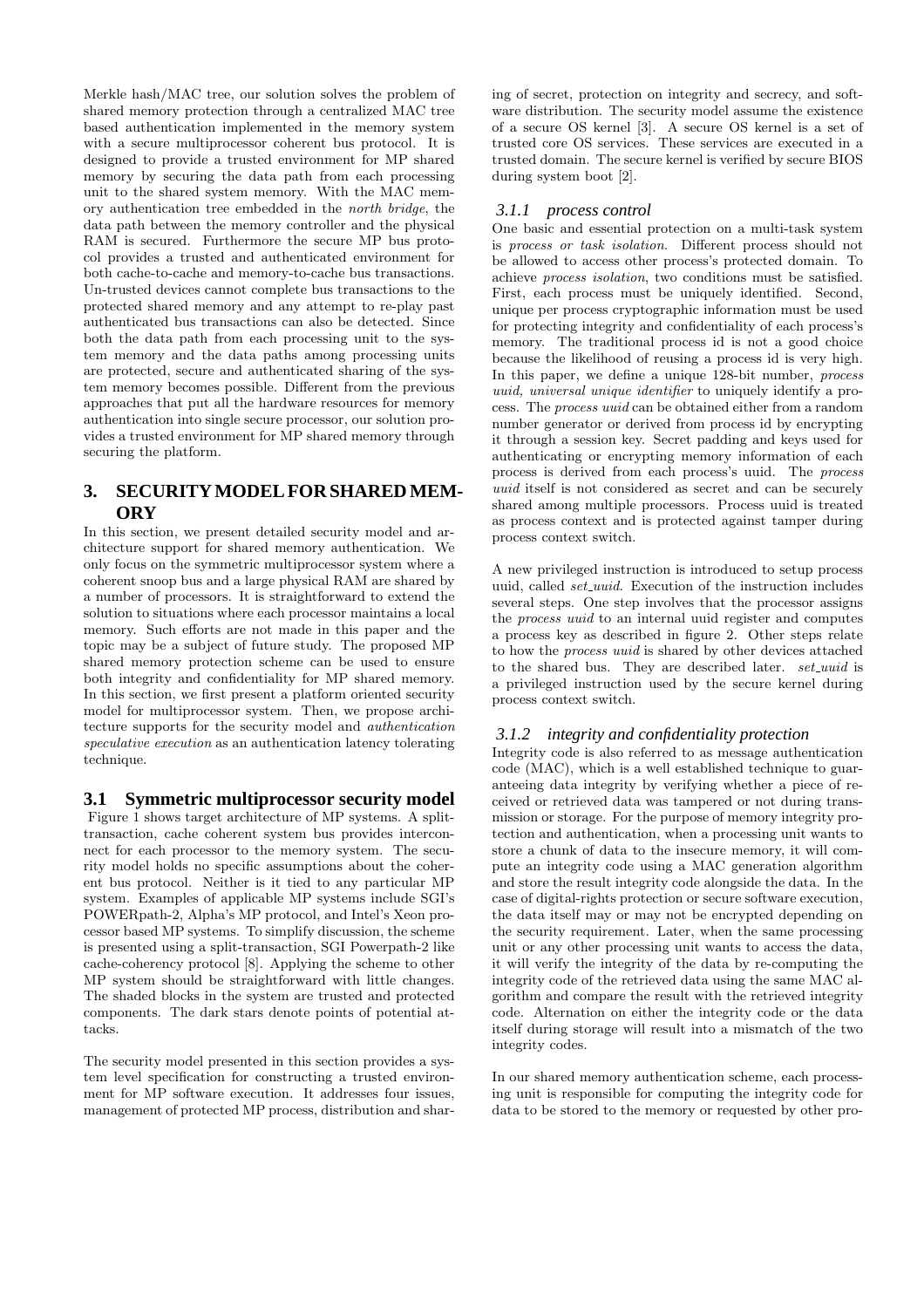

#### Figure 2: Security Operations on Each Cache Block Evicted from Processor or Transmitted as Coherence Reply

cessor units. When the data is shared by multiple units, the key along with other necessary information for generating/verifying the integrity code must be shared among all the involved processing units. The integrity code is encrypted using stream cipher when it is transmitted through the shared system bus. An one-time-pad (OTP) is uniquely computed using a confidential shared bus sequence number kept track by all the units attached to the system bus. The sequence number is incremented by all the devices attached to the system bus after each bus transaction. For protecting confidentiality of either information stored to the memory and coherence reply to other processor's request, the data can be optionally encrypted using another OTP also computed based on stream cipher and the shared bus sequence number. figure 2 shows operations on a cache block that is either evicted from the secure processor or requested by other processors.

The operations are conducted on each protected cache line that is to be written to the system bus.  $XOR$ -Truncate<sub>x</sub> is a function that splits input into multiple x-bit chunks and xored them together to generate a x-bit output. SHA256 [12] and AES128 [5] are hash and encryption standards. Integrity key is a 256-bit secret shared by the units attached to the shared system bus. Session key is a AES key uniquely initialized every time after the system is started. Distribution of the shared secrets such as the sequence number and the session key is addressed in Section 3.1.3. The symbol || in figure 2 stands for concatenation operation and ⊕ stands for XOR (exclusive or) operation. Both the integrity key and the sequence number are hidden from software access and can not be accessed externally neither. Similarly, computed data such as integrity code and the process key are also hidden from software access. Only encrypted integrity code and cache block are observable because they are transmitted over the shared bus.

Note that most of the shared secrets, such as the session key, the integrity key, and the sequence number are not fixed constants. They are uniquely assigned each time after the system is booted using approach described in the next section. Integrity verification and decryption of received cache



#### Figure 3: Security Operations on Each Cache Block Received

block (coherence reply and memory read) are shown in figure 3. Output bit authenticated indicates whether integrity of the read cache block can be verified. It is set if integrity of the received cache block can be verified.

As shown in figure 2 and figure 3, the designed security model minimizes the performance critical interval between encryption and decryption. The encryption OPT can be pre-computed. In the best scenario, the interval of transferring an encrypted cache block consists of only time of a XOR operation on the send side, transmission delay, and another XOR operation on the receive side. Authentication requires much more time because integrity code has to be computed before transmission and verified after the cache block is received.

## *3.1.3 distribute and share secret*

How to securely distribute and share secret such as the keys, the padding, the sequence number, and etc is a major challenge for designing a secure distributed system. Obviously, the secret can not be broadcasted as plaintext over the system bus. Integrity of the shared secret also has to be maintained so that it can not be forged. Furthermore, the shared secret such as the session keys, the sequence number must not be the same each time the machine is rebooted to prevent re-play attack. In this paper, we present a novel and efficient way for distributing secret information across multiple processors connected by a shared bus.

Similar to a regular symmetric multiprocessor system, one processor has to be designated as the boot processor to bring up the system. This processor will execute its secure BIOS and boot into a secure OS. The uniqueness of our solution is that the shared secrets themselves are not transmitted instead they are computed by each involved processor in a secure way based on information that can be openly shared.

First, during boot time, the bootstrap processor broadcasts the range of physical memory to be protected to all the processing units and memory controller. It could be only a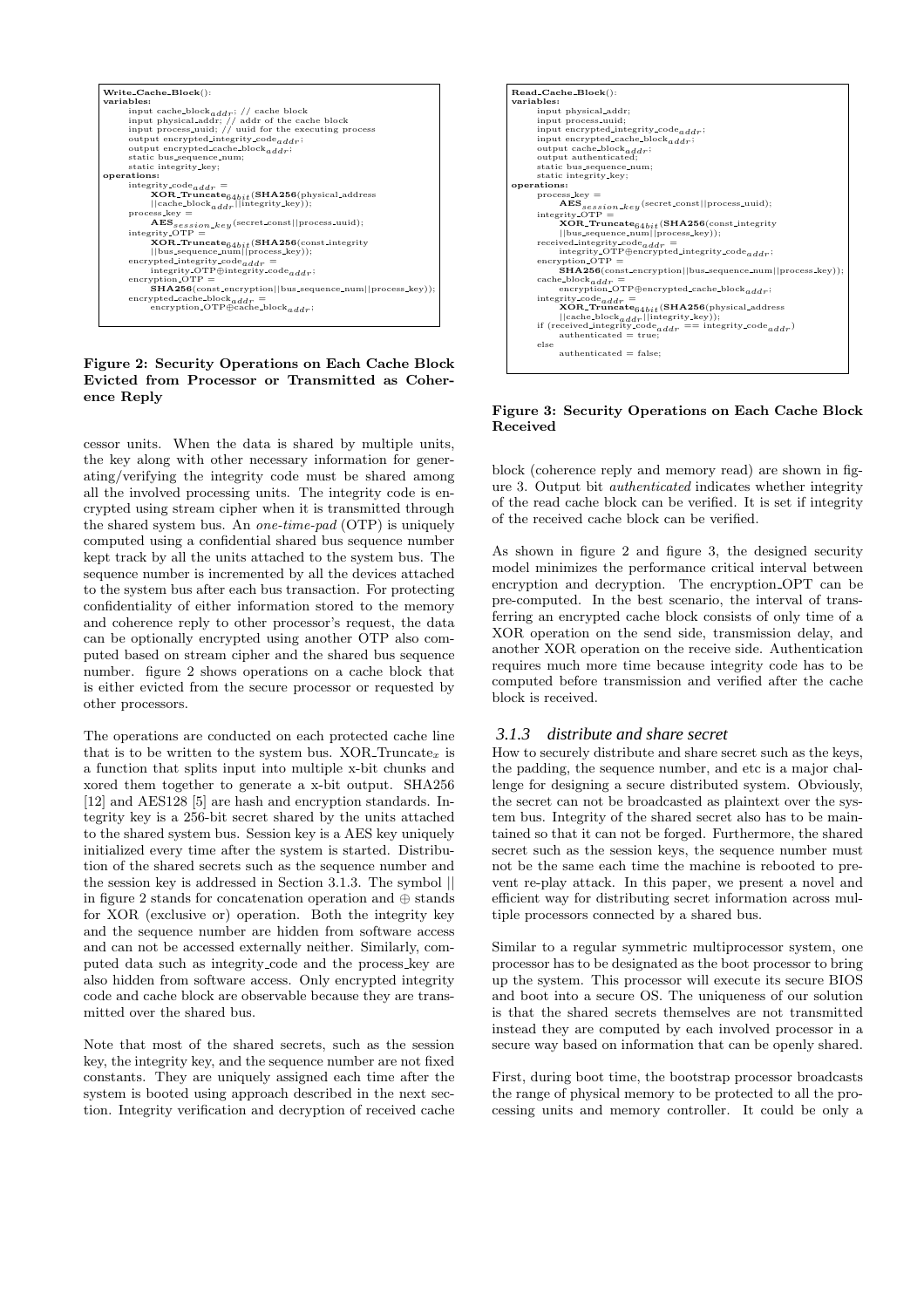

#### Figure 4: Processor Initialization and Distribution of Shared Secrets

portion of the entire physical address space or all the physical RAM space. After that, it starts key generation. During key generation, each unit attached to the multiprocessor bus is granted in turn bus cycles to broadcast a random 64-bit number. Then each unit concatenates all the random number it collects from the bus including the one it broadcasts and feeds the result into a hash function. The hash result is truncated into a 128-bit AES session key. Then, all the shared secrets including the shared bus sequence number, the process key, the integrity key are all computed based on the session key ( figure 4).

Both the secret hash key and the secret constant are constants permanently burnt into the processor chip, and memory controller during manufacture. They are secrets stored in the chip un-accessible by either software running inside or any device from outside. After a device creates all the required keys and numbers, it will enter a synchronization barrier. After all the devices on the symmetric multiprocessor bus complete key generation and enter the synchronization barrier, regular bus and memory transaction are resumed with the appropriate protection specified in this paper.

The session key and bus sequence number are not tied to a particular process and are not considered part of a process context. But a process is free to specify whether segments/pages of its virtual memory should be mapped to protected physical memory. Note that a different session key is generated each time after a MP system is freshly rebooted.

#### *3.1.4 software distribution and platform key*

The cryptographic protection proposed in this paper is "selfcontained" because the session key, the root of all the keys, the sequence number, etc, is not a constant and modified each time after the system is rebooted. Software vendors are not able to generate the integrity code or OTPs used in the protection because they don't known the session key. To execute software either encrypted or authenticated by vendors

in the mode with the proposed protection, conversion from the vendor protected domain to the multiprocessor platform protected domain is required. This is achieved through a platform key. A platform key is a pair of public-private keys with private key permanently burnt into MP chipset. Vendors encrypt the symmetric cryptographic key used to encrypt/authenticate a software with the public platform keys. When the software is copied to memory from its disk image, it will be decrypted, authenticated using the keys set by the software vendors, and then re-encrypted using the methods described in figure 2 and figure 3. As we will describe in the next subsection, this conversion does not necessarily require processor involvement and can be performed in high speed with security enabled DMA engines.

## **3.2 Architecture Support of MP security model**

In this subsection, we present a detailed architecture model for implementing the MP security model described in the previous section. There are two important issues that have to be kept in mind during implementation. One is that the implementation has to be secure. The second is that the implementation must be efficient and high performance under the condition that security is not compromised. There are three security enabled platform architecture components, the shared system bus, the memory controller, and the secure processors. Extra security related functionality has to be added to these components to support the proposed MP security model. Furthermore, new techniques must be invented to minimize the performance impact of security verification. For MP systems and benchmarks, authentication latency is an even more significant performance influencing factor because integrity code of coherent reply of cache-tocache communication has to be computed, transmitted, recomputed, and verified. To tolerate the latency of integrity checking, we proposed two new techniques described in this subsection. First, we proposed a split transaction bus model for data and its integrity code. Second, we proposed authentication speculative execution to further tolerate the latency of authentication in the secure processor.

#### *3.2.1 secure symmetric coherent bus protocol*

The purpose of the secure multiprocessor bus protocol is to prevent spoof and re-play attack on the shared coherent MP bus. It plays an essential role for providing a chain of authentication for both cache-to-cache and memory-to-cache accesses. Although the principle of how we secure the MP bus is in fact not tied with any MP coherence bus protocol, but for the sake of discussion, we restrict the design to a 4 state coherence protocol similar to SGI POWERpath-2 with cache-to-cache transfer triggering a write-back to memory. Each cache has four states; invalid, exclusive, dirty exclusive, and shared. Transition between cache states is caused by actions initiated by the processor or by coherent transactions appearing on the bus. Duplicate set of cache tags [8] is maintained by the processor interface ASIC and bus arbitration is done in distributed manner. Similar to POWERpath-2, every bus transaction consists of five clock cycles. System wide bus controller logic executes the same five-state machine synchronously: arbitration, resolution, address, decode, and acknowledge.

All the devices connecting to the shared multiprocessor bus including the memory controller share the secret 64-bit bus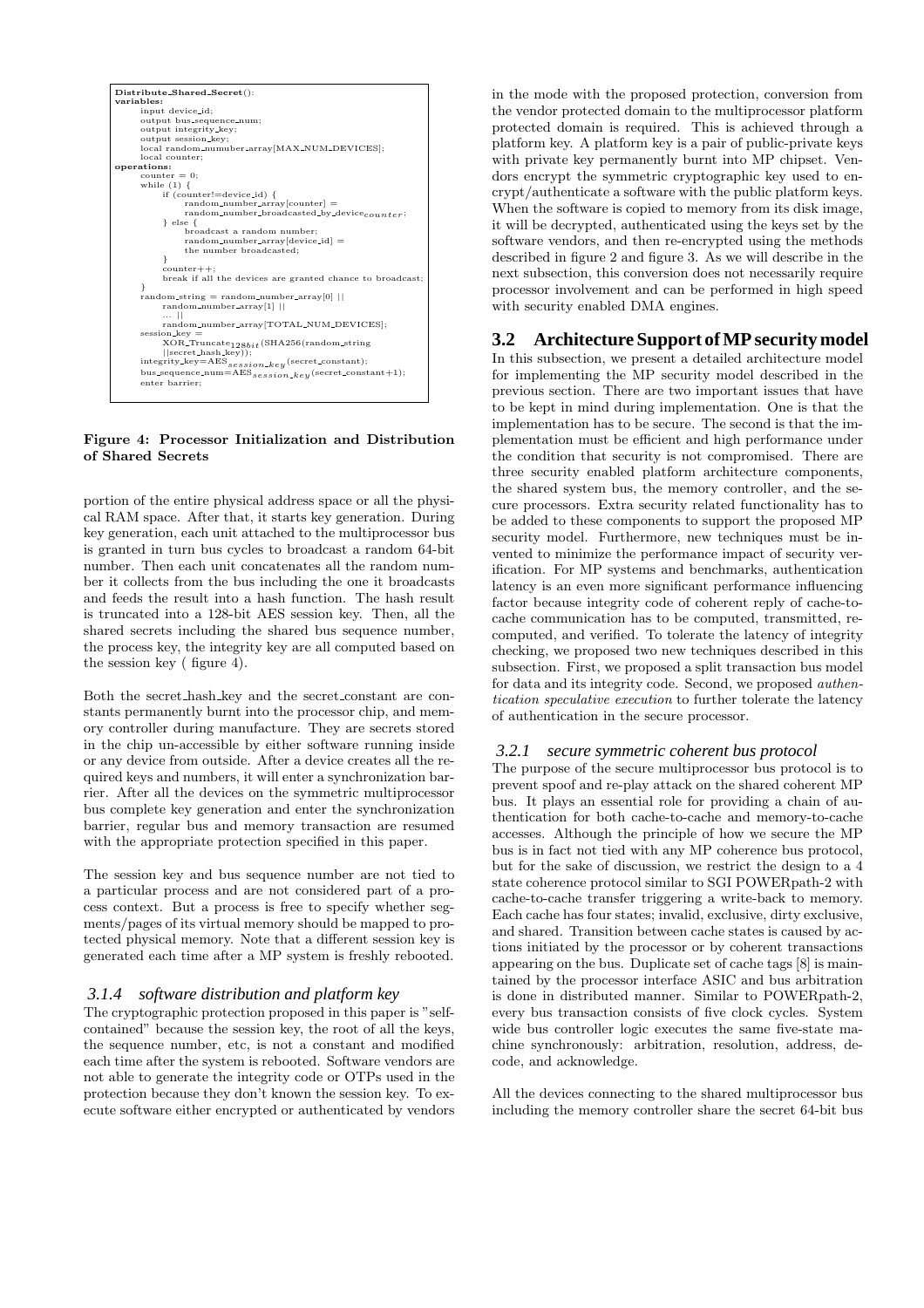transaction sequence number described in figure 2 and figure 3. Since all the bus transactions are visible to all the units attached to the snoop MP bus, it is straightforward for a unit on the bus to update and keep track of the sequence number. After a bus transaction completes, every unit on the bus increments its copy of the sequence number internally. The sequence number is initialized during system boot according to figure 4. The number is kept as secret by all the involved devices and never transmitted in either plaintext or ciphertext across the bus. Aside from the sequence number, the integrity key, the session keys are also shared by all the devices attached to the shared bus.

One unique performance feature of our secure bus is split transaction of data and its integrity code. As shown in figure 2 and figure 3, integrity code computing and verification is the slowest part of MP security model. To minimize the impact of authentication on performance, our secure bus model allows data block and its integrity code separately transmitted. For coherent reply, a cache block can be transmitted first followed by the encrypted integrity code after it is computed. The un-authenticated data will be used by the processor pipeline of the destination processor speculatively. We call this scheme, authentication speculative execution (ASE). After the integrity code is finally received and verified, completed instructions using the un-authenticated data can be retired or stalled memory operations using address generated using the un-authenticated data can be issued. Section 3.2.3 details the ASE scheme.

Note that the 64-bit bus sequence is enough for security protection. This is because for a bus running at speed of hundreds of MHz or a few GHz, it would take at least hundreds of years if not thousands for a 64-bit sequence number to wrap-around.

#### *3.2.2 secure memory system*

Note that using integrity code alone is not sufficient for verifying memory integrity because a hacker can replace new data along with its MAC stored to the memory with old staled data and MAC. Such re-play attack is not detectable without using techniques such as Merkle hash tree or MAC tree. When memory is not shared by multiple processors, all integrity protection features can be implemented in the main processor [3, 6, 7]. But this solution can not be applied to MP shared memory systems.

The secure memory system consists of a memory controller with an integrated security engine, RAM DIMMs, and a number of physical RAM chips. The primary goal of the security engine embedded in the *north* bridge memory controller is to detect alternation or re-play of data stored in the system memory. It is another critical component in the chain of shared memory authentication. A simple solution is to have either Merkle hash tree or MAC tree implemented in the memory controller. Note that the integrity code itself is not transmitted in plaintext over the MP bus and is unknown to the hackers. A MAC tree can be employed to provide both security and speed for memory authentication. Organization of the MAC tree is shown in figure 5. A leaf node represents an individual integrity code and each internal node denotes a MAC of all the children nodes. The detailed operation is as follows. After integrity of received data



#### Figure 5: MAC tree



Figure 6: Bus Sequence Number Encryption

is verified, the memory controller will update the MAC tree by substituting the new integrity code (after it is XORed with the integrity OTP) into the tree. Then it will send the data with the encrypted integrity code to the memory. To be able to verify the integrity code later, the memory controller will also store encrypted bus sequence number to the memory. Each bus sequence number can be encrypted using AES as shown in figure 6. Both the sequence MAC key and the sequence key used during encryption are secret information maintained by the memory controller.

To improve performance, the bus sequence numbers for frequent data blocks can be cached inside the north bridge memory controller. This will speed up integrity verification for data retrieved from the physical RAM.

Upon receipt of a read request, the memory controller will fetch both the data and the associated encrypted integrity code from the physical RAM. The corresponding encrypted bus sequence number will also be retrieved if it is not cached in the north bridge. The authentication mechanism will extract the original integrity code using the approach detailed in figure 3. To verify whether the integrity code and the data is a re-play, it is inserted into the MAC tree. Start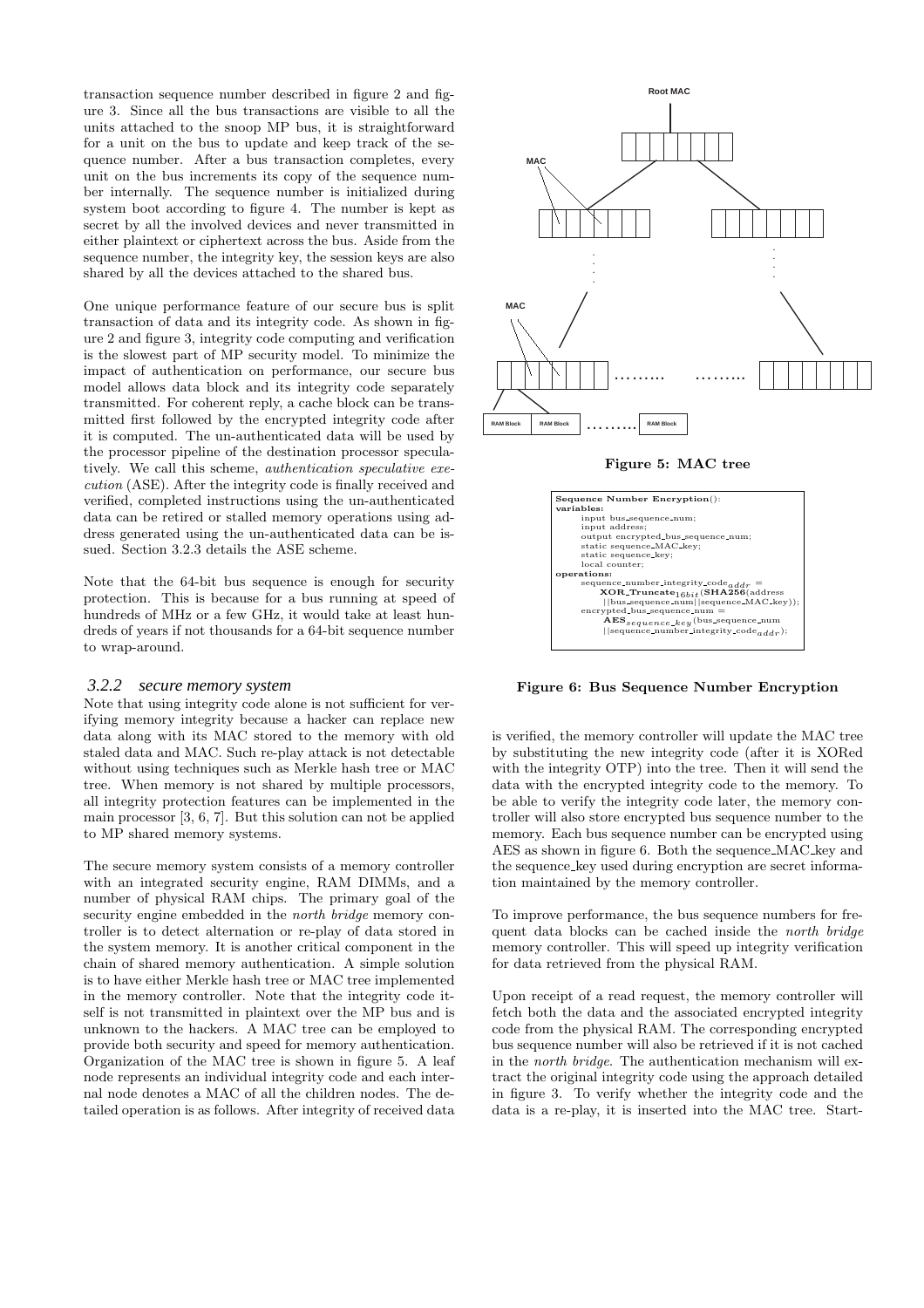ing from the bottom of the tree, recursively, a new MAC is computed and compared with the cached internal MAC tree node. If a match is found, validity of the integrity code is verified. Since it is impossible to cache all the internal nodes of the MAC tree, many internal MAC tree nodes have to be stored in the insecure system memory and brought into the memory controller when they are needed. To prevent from leaking sensitive information and jeopardizing security, confidentiality of the internal MAC tree node has to be maintained. This is achieved by encrypting the internal MAC tree node using 128-bit AES encryption scheme.

Memory latency plays a critical role in high performance computing and should be minimized whenever it is possible. Our secure memory system is specifically designed for reducing memory latency at the same time without loss of security protection. The features provided by the proposed architecture to reduce memory latency are summarized as follows:

- The integrity OTP and encryption OTP can be precomputed. To speed up the process of verifying retrieved integrity code from memory, the north bridge can pre-fetch the encrypted bus sequence number. If addresses of future memory accesses can be predicted or speculated, the integrity and encryption OTPs for these addresses can be pre-computed.
- Both the MAC tree node and the bus sequence number for frequent data blocks can be cached to improve memory access speed.

The secure memory controller is the center of the proposed MP security model. Beside the MAC tree, it also shares secrets with other processors attached to the shared bus, maintains platform key pairs described in the security model, and transforms protected information from the software vendor's domain to the platform's domain.

The memory controller holds several security oriented registers. Fixed addresses are assigned to these registers and access to these registers must be conducted through protected bus transactions. First, there is a process uuid register associated with each processor. During execution of a set\_uuid instruction by a secure processor, the processor also issues a secure write access to the corresponding uuid register in the north bridge so that a process key can be derived by the memory controller. Upon receipt of a new uuid value, the memory controller computes its version of the current process key according to figure 2. Similar to the uuid register, there are north bridge registers assigned for holding software vendor keys encrypted by the platform's public key. The north bridge can extract the vendor keys using the private platform key. When vendor keys are enabled, transactions from peripheral devices such as disks, network devices are first verified or decrypted using the vendor keys and then converted using the process key and the integrity key understandable by the secure processors according to figure 2. The platform key pair is permanently set in the north bridge during manufacture.

It is important to point out that the secure OS kernel always resides in a separately protected memory space. Access to



Figure 7: Authentication Speculative Execution

the secure kernel uses a different process key and set\_uuid is not required when application switches to secure kernel mode. A copy of the memory range of secure kernel is also maintained by the *north bridge*. The uuid registers and encrypted vendor key registers in the north bridge reside in the secure kernel memory space.

Another important security role served by the secure memory controller is the conversion of memory protection when data is transmitted from peripherals such as disk to the physical memory. The conversion mechanism supports both DMA based and processor based memory operations. For DMA, the involved secure processor initializes both the related uuid register, and the software vendor key register first, then starts DMA engine. The memory controller will automatically verify and convert protections from vendor's domain to the platform's domain for every chunk of data written to the memory. Similarly, when results in the memory are DMAed to the peripherals, they can be optionally converted back to the software vendor's domain. Both operations can be achieved with support of the security DMA engine without increasing workload on the secure processor.

#### *3.2.3 authentication speculative execution*

As aforementioned, there are three alternatives of incorporating results of integrity verification into processor pipeline — AIOE, ASE, and LAE. The pros and cons of each approach are listed in Table 1. To achieve a balance between security and performance, ASE is definitely the best compromise. Detailed discussion of vulnerabilities of LAE is outside the scope of this paper.

Under ASE, data and its integrity code can be transmitted separately. Each data transaction on the MP bus is tagged with a transaction number. The upper bound of the tag is the maximum number of outstanding bus transactions supported. A bus transaction is not considered com-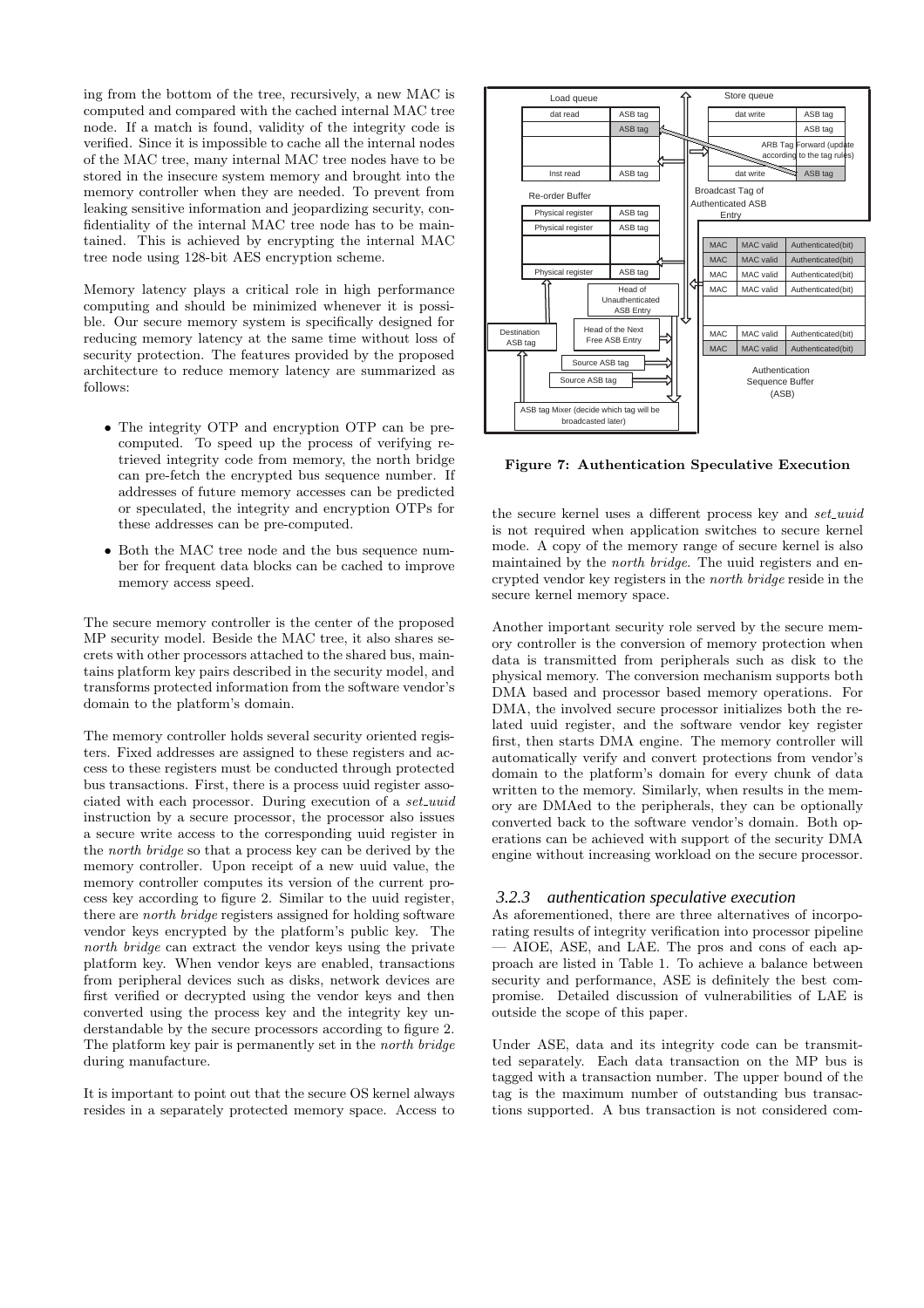Table 1: Pros and Cons of AIOE, ASE, and LAE

| Scheme      | Pros    | Cons                                                                                               |
|-------------|---------|----------------------------------------------------------------------------------------------------|
| <b>AIOE</b> | secure  | slow, support precise interrupt                                                                    |
| ASE         | secure  | support precise interrupt, faster than AIOE, allow split transaction of data and integrity code    |
| LAE         | fastest | insecure, worst for protection using one-time-pad, no precise interrupt for authentication failure |

Mixer.

plete if its integrity code has not been received. For both inter-processor communication and regular memory fetch, data can be transmitted and processed even before integrity code arrives, hence the pipeline execution will not be stalled. Note that for inter-processor communication, integrity code has to be computed by the source processor, transmitted, and verified by the destination processor. For a memory fetch, integrity code has to be verified through the MAC tree. Data transactions with either un-verified integrity or missing integrity code are kept in a structure we call the Authentication Sequence Buffer (ASB) which is illustrated in figure 7. ASB is an on-chip buffer that keeps read transactions with outstanding integrity codes or transactions with unverified integrity codes in the sequence they were triggered in the system. There is one "authenticated bit" associated with each ASB entry. This bit is set when the integrity of a read transaction is verified. ASB broadcasts the index of an authenticated entry to a bus shared by memory load/store queues and the re-order buffer. We should note that though the transactions can be authenticated in any order ASB entries have to be broadcasted sequentially which justifies it being called a sequence buffer. Both load/store queues and re-order buffer have an extra ASB tag field. If the value stored in the tag field is zero, it means that value held in the queue or the re-order buffer is either authenticated, or produced using authenticated data. If the ASB tag value is a positive number  $i$ , it means that data associated with the queue or re-order buffer is not considered authenticated until integrity of the transaction held in entry i of the ASB is verified. When a load/store queue or reorder buffer snoops a broadcast of index i from the ASB, any entry tagged with index i is reset to zero.

An ASE processor allows the usage of un-authenticated data for continuing program execution. However, the uncommitted results will be tagged with its corresponding entry index in the ASB. For example, let us consider an instruction "load r2, [addr]" which uses data fetched from [addr], but misses the cache. Therefore, data of [addr] will be fetched from memory and the transaction allocates an entry with an index  $i$  in the ASB. Then the entry holding  $r^2$  value in the physical register file will be tagged with  $i$ . The instruction is also inhibited from being retired from the processor pipeline. However, the dependent instructions using r2 as an input operand are allowed to be issued and executed. For example, assume that the next instruction is "add r3, r3, r2", where source r3 contains an unauthenticated input value and tagged with a value  $k$ . After the add instruction is completed, the destination r3 will be tagged with either  $i$  or  $k$  depending on which one will be broadcasted by ASB later. If  $i$  would be broadcasted later than  $k$ , then r3 will be tagged with i, otherwise,  $r3$  will be tagged with k. The pseudo-code in figure 8 shows how to decide which tag would be broadcasted later given two source tags, the ASB tag to be broadcasted next(ASBhead), and a pointer to the next free ASB entry (next free ASB). Implementation of the ASB

```
tag_mixer (ASBhead, next_free_ASB, src1_tag, src2_tag){
        if (ASBhead < next free ASB) {
return MAX(src1 tag, src2 tag);
}else {
                if both src1.tag1 and src2.tag >= ASBhead<br>or both src1.tag1 and src2.tag <= next.free.ASB<br>return MAX(src1.tag, src2.tag);<br>if (src1.tag1 < =src2.tag) return src1.tag;
                       \frac{11}{11} (src1-\frac{1}{10} src2_tag;
                }
       \rightarrow Figure 8: Compute a new ASB tag
```
tag updating rules is done in hardware, and called ARB Tag

When un-authenticated data is to be stored to the memory hierarchy or data/instruction needs to be fetched from memory hierarchy using address computed from un-authenticated data, it is allowed to be issued to the memory hierarchy. Load and store queue of memory units are also extended with an ASB tag field. When a piece of data is forwarded from the store queue, its ASB tag kept in the store queue is also "forwarded" to update the destination register's ASB tag.

If the access  $\lt$  addr, ASB tag  $i >$  has to be issued to the memory and hits either L1 or L2 cache and the authentication tag i can be cached somewhere, execution can be still continued as normal. Next time, the data in addr is fetched into some physical register again, the cached ASB tag  $i$  will also be retrieved and used to update the register's ASB tag field. But, if the access is *authentication unsafe* and triggers a L2 miss, it will be stalled for the purpose of security protection. The stalled access together with its authentication tag  $i$  will be maintained in a cache, called  $Authentication$ Stall Cache (ASC). ASC maintains all the L2 miss memory accesses that are authentication unsafe and can not be issued to the bus because of unauthenticated ASB tags.

The Authentication Stall Cache (ASC) also receives ASB broadcast. If a broadcasted tag is equal to the tag stored in a ASC entry, the corresponding stalled memory access can be removed from the cache and ready to be granted bus cycles.

The above description requires that authentication tag be cached alone with the data in the on-chip cache. This can be achieved by adding a field to each cache line. However, since the interval between the time that an un-authenticated data is received or produced and the time when it is authenticated (all its sources are authenticated) is relatively short, it is more efficient to disassociate ASB tag and the data to have a separate small tag cache for storing authenticated tags. Furthermore, the tag cache can be merged with the Stall Cache to be a unified ASB Tag & Stall Cache as shown in figure 9.

Instruction fetch is stalled when its execution or fetch depends on unauthenticated data, such as conditional branches. The instruction is tagged with ASB tag of data sources, and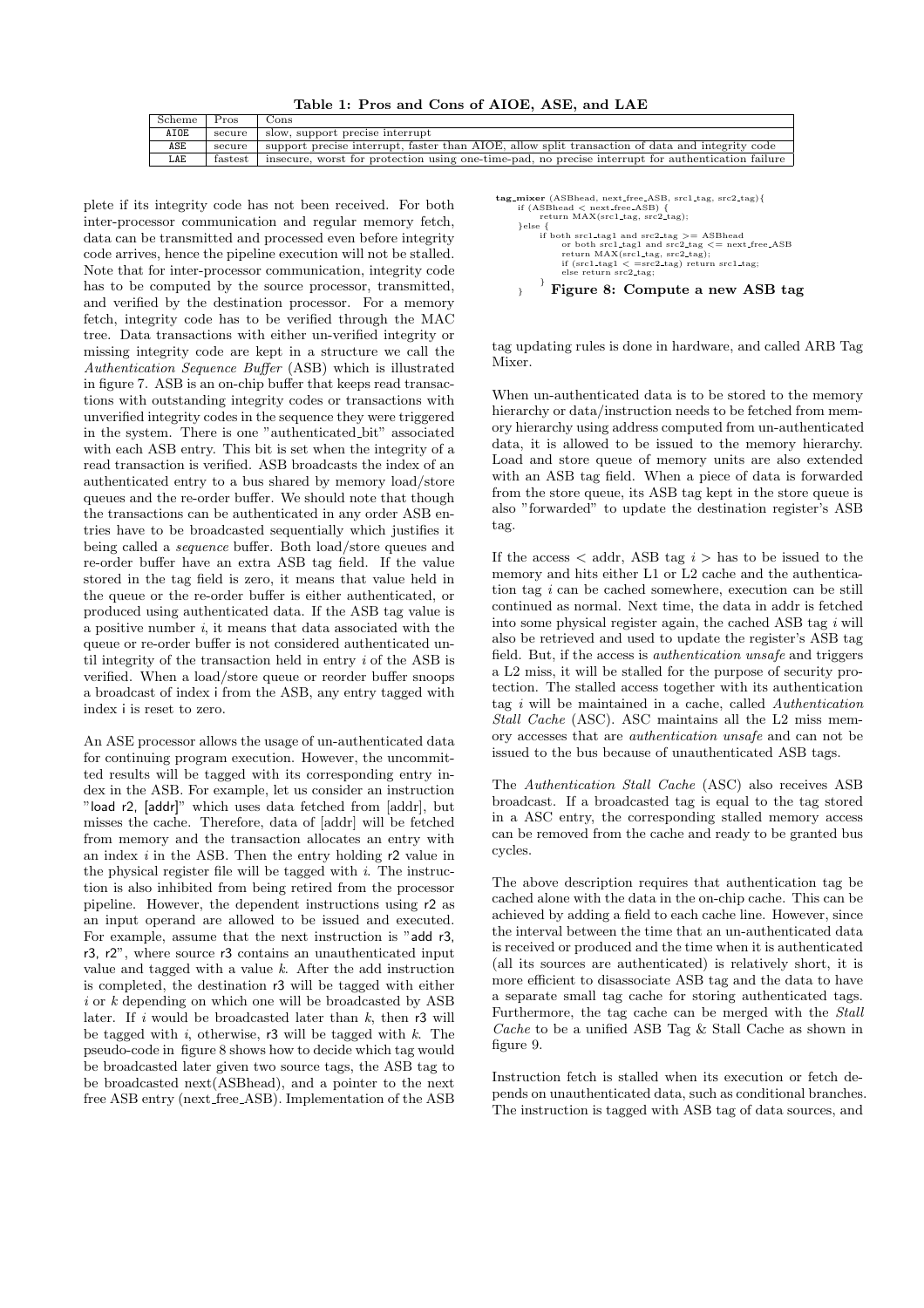

Shared System Bus

Figure 9: Authentication Tag Cache

is stalled until the data sources are verified. Under ASE, if instruction fetch hits on-chip instruction caches, it can be optionally speculatively executed but results produced by the instruction will be tagged with ASB tag associated with the instruction. However, if the conditional branch triggers a L2 miss, it will be stalled in the ASC until the data source it depends on is authenticated.

### **3.3 Security Analysis**

This section provides a security analysis of both the MP bus protocol and the secure memory system. The objective of MP shared memory authentication is to prevent unauthorized alternation and re-play of coherent reply and data stored in the shared memory. There are a number of techniques adversaries can try to break our system and we will show that none of them will succeed in breaking the proposed protection mechanism. First, hacker may try to forge the integrity code. This clearly would not work because each unit can verify the integrity code and our integrity code is generated using a strong cipher. The integrity key is a secret and it is re-generated after a machine is rebooted. Second, hacker may try to re-play both data and the associated integrity code on the MP bus, this would fail because every bus transaction is protected by a sequence number that does not stay the same. Third, hacker may try to do re-play attack on the memory. This would not succeed neither because of the MAC tree protection. Since both the secure MP bus protocol and the secure memory system use stream cipher, people may suspect that attacker can launch known plain text attacks. This is also impractical because plain text attacks requires that attacker knows the integrity code. In our scheme, integrity code is kept as a secret. It is not accessible either by software or external devices. Only encrypted integrity code is transmitted and stored in the physical RAM. Moving memory block and its encrypted MAC around does not work neither because the encrypted MAC is generated using address as part of the input. Re-play data written by a different process will also fail because the MAC is encrypted by OTP generated using a process key unique to each process. Finally, security privileged instructions such

| Structure                       | Size (bytes)                                             |
|---------------------------------|----------------------------------------------------------|
| ASB(32 entries)                 | $32*(8b MAC+1b \text{ chr1})=288$                        |
| ASB Tag & Stall Cache64 entries | $(4b \text{ addr}+1b \text{ tag}+1b \text{ chr})*64=384$ |

Table 3: Applications and input parameters

| Application | Parameters                 |
|-------------|----------------------------|
| 111         | 256 by 256 matrix, block 8 |
| radix       | 512K keys                  |
| water       | 343 molecules              |
| quiksort    | 32768                      |
| mp3d        | 5000                       |
| fft.        | 65536                      |

as setup uuid can be only used inside the secure kernel. User program is not allowed to use these instructions thus preventing spoofing of a process uuid.

# **4. PERFORMANCE ANALYSIS**

## **4.1 Memory overhead**

The proposed memory protection scheme described needs additional memory space to implement security related tables or caches such as ASB, ASB tag cache, sequence number cache, etc. These tables or caches often contain only small number of entries and in lots of cases can be merged with other related structures. For example, ASB can be merged with the existing table for tracking outstanding bus transactions. Table 2 lists the memory overhead of required on-chip structures.

The sequence numbers associated with each cache line size RAM block and the intermediate nodes of MAC tree are stored in the RAM. The space needed is approximately 1/(m-1) of the RAM size with an m-ary balanced MAC tree. As we use 256-bit cache line and 64-bit sequence number and MAC. The RAM overhead is about 25% of the protected RAM space. Note that the scheme allows only portion of the whole RAM protected. It is up to the system on how the protected physical memory is allocated. The caches implemented in the memory controller are sequence number cache and MAC tree caches for the frequent sequence numbers and MAC tree nodes. They are typically small from 8KB to no more than 32KB.

## **4.2 Simulation Environment**

Table 3 shows the MP applications we used in the study and the parameters used for simulation. The applications are from the SPLASH-2 benchmark suite [14].

For charaterizing and evaluating our proposed scheme for an MP system, we use RSIM [15] as our infrastructure to simulate a 4-node MP system. Each node includes a MIPS R1000 like out-of-order processor, L1, and L2 cache. We modified the simulator in order to support the SGI POWERpath-2 MP coherent bus protocol and a shared main memory. Secure snoop bus protocol, memory authentication, and authentication speculative execution are all incorporated into the RSIM simulator. To characterize the memory transactions more accurately, we integrated an accurate DRAM model [9] based on the PC SDRAM specification. SPLASH-2 benchmark suite [14] was used. The SPLASH-2 bench-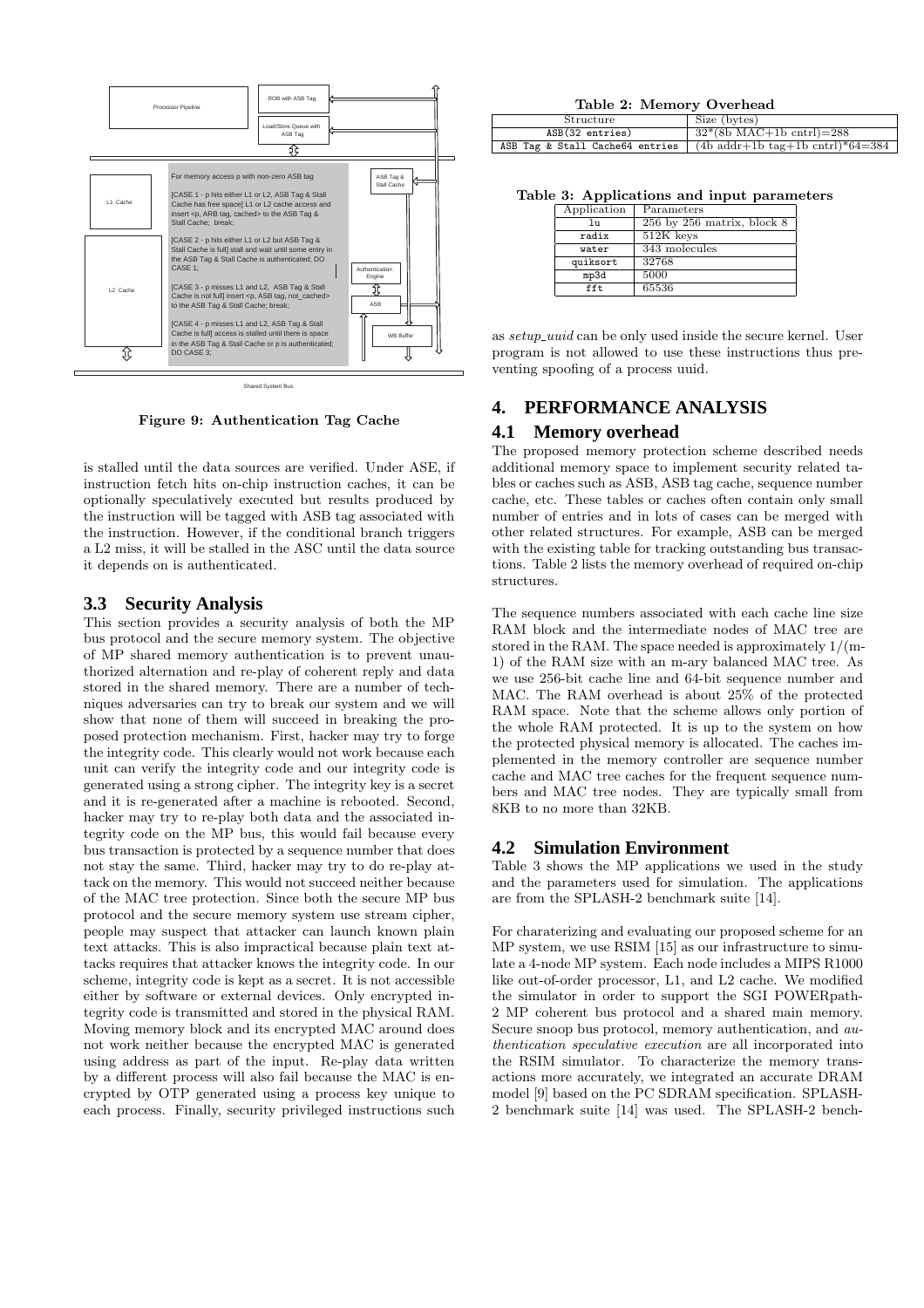| Parameters           | Values                       |
|----------------------|------------------------------|
| CPU                  | 4-issue per cycle            |
| reorder buffer       | 64 instructions              |
| load/store queue     | 64 instructions              |
| $L1$ cache           | 8-Kbyte, directly mapped     |
| $L2$ cache           | 4W, Unified, 32B line,       |
|                      | 256KB                        |
| L1 Latency           | 1 cycle                      |
| $L2$ Lat $(256KB)$   | 3 cycles                     |
| Memory Latency       | $X-5-5-5$ (cpu cycles)       |
|                      | X depends on mem page status |
| Memory Bus           | 200 MHz, 8B wide             |
| SHA-256 Latency      | 180ns                        |
| <b>AES</b> Latency   | 180ns                        |
| Bus Sequence # Cache | 2Way; 8KB, 32KB; 64B line    |
| MAC tree             | 2Way; 8KB, 32KB; 64B line    |

Table 4: Processor model parameters



Figure 10: Authentication Performance

mark applications [14] and its input parameters use in this study are listed in Table 3.

Table 4 lists the basic processor configuration parameters used throughout the experiments unless otherwise specified. The latencies of Mac tree and sequence number caches were obtained using CACTI [13].

#### **4.3 Performance**

#### *4.3.1 Authentication Performance*

First, we compared the performance of different authentication execution schemes in figure 10. The figure shows IPC normalized to baseline (baseline corresponding to the results under no security protection of any kind) under two scenarios, AIOE, and ASE. We tried two MP settings, 2P and 4P systems because dual and quad processor platforms are the most popular choices for creating commodity workstations today. The data indicates that ASE is much faster than AIOE and incur very small performance degradation. The average performance degradation for ASE is less than 5% for both 2P and 4P systems. The performance improvement of ASE over AIOE on average is about 80% for both 2P and 4P systems. Figure 11 shows two important profiling results of the benchmarks, combined L1/L2 cache misses and proportion of memory references with respect to the total number of executed instructions. Based on the figure, we can find out applications that have high cache miss rates or applications that have lots of memory references.

Furthermore, we evaluated the effect of ASB tag & stall cache. There are several conditions, an ideal tag cache (always hit), a 32 entry tag cache (8-way, 4 set), 64 entry tag cache (8-way, 8 set), and no tag cache under a quad pro-



Figure 11: Characteristics of Cache and Memory References



Figure 12: Authentication Performance under Different Tag Cache Setting, 32K mac tree & 32 K sequence number caches, Processors=4

cessor setting. The results are displayed in figure 12. The figure shows IPC normalized to the results of ideal tag cache. As suggested by the results, tag cache can improve performance for some benchmarks especially quicksort, radix, and mp3d. According to figure 11, these three benchmarks are memory intensive. The average improvement is about 5%, and more than 10% for some benchmarks compared to the system with no tag cache.

Another factor of authentication performance is the amount of cache resources in the north bridge. Results in figure 13 show the effects of MAC tree and sequence number cache size using IPC normalized with results under ideal MAC tree and sequence number cache. On average, 32KB MAC tree and sequence number caches show IPC 97% of IPC obtained with ideal MAC tree and sequence number caches. The performance of 8KB caches and no cache are 94% and 74% respectively.



Figure 13: Authentication Performance under Different North Bridge Cache Resources, Processors=4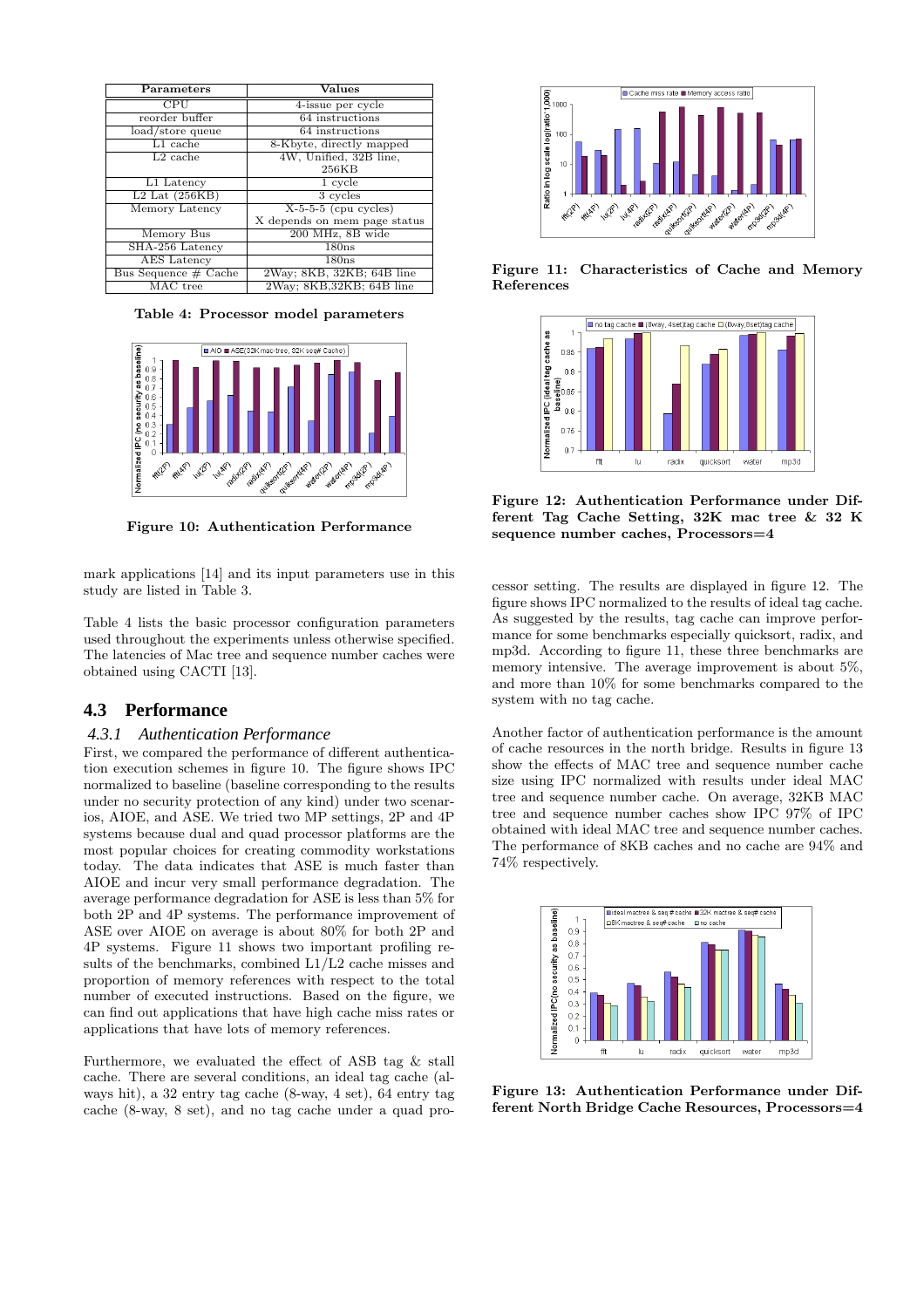

Figure 14: Cache-to-Cache vs. Memory-to-Cache Access



Figure 15: Memory Encryption/Decryption Performance

#### *4.3.2 Encryption Performance*

The protection scheme supports information stored in the RAM optionally encrypted. However, the latency overhead is un-balanced. For cache-to-cache access, the overhead is very small because the data is encrypted and decrypted by two XOR operations given the stream key is pre-computed. For memory-to-cache access, the overhead is bigger because the stream key can not be pre-computed (it can be done under pre-fetch but in this paper, we don't assume the existence of pre-fetch). However, the memory controller can start computing of the stream key as soon as the request is received and the associated sequence number is cached in the sequence number cache. Figure 14 gives results showing categorizations of L2 misses. As suggested by the data, most of the SPLASH/SPLASH2 benchmarks except for a few like "radix" show more cache-to-cache accesses than memory accesses. The behavior of the "radix" benchmark may be explained by the fact that it actually does a radix sort on a huge array of non negative numbers. The huge number of memory accesses in "radix" may be explained as capacity misses for the large array. We may also observe from the figure that cache to cache accesses for a four processor system is larger than for a two processor system. This may be explained by considering the fact that for a four processor system there is more data in the caches which causes more communication among them.

Since sequence number cache plays a critical role in determining latency of encrypted memory data, we evaluated encryption protection performance under different sequence number cache sizes, no sequence number cache, 8K, 32K, and ideal. Each cache line of the sequence number cache is 64bytes long and holds 8 64bit sequence numbers. Figure 15 shows normalized IPC results.



Figure 16: Memory Encryption/Decryption Performance Under Higher Clock-rate, Processors=4

As the results indicated, using encryption will slow down the performance significantly for some benchmarks. With any caches, the averaged performance is about 45% of the baseline. Sequence number cache can hide some of the latency overhead. Larger sequence number cache has better IPC results. One way to reduce the overhead of encryption is to run the north bridge at higher clock rate. We evaluated this option by running the encryption logic at 400Mhz. Normalized IPC results are shown in figure 16. Under the assumption of ideal MAC tree and sequence number caches, the slow down is about 40%. Intergrading the north bridge with the processor chip has the same effect with the north bridge operates at the processor clock rate.

## **5. CONCLUSIONS**

This paper proposed a unified hardware scheme of memory protection for both uni-processor and multiprocessor platforms. It is the first paper to address the issue protecting memory shared in a MP system. The scheme is not only able to protect memory integrity but also confidentiality of MP shared memory. Different from the previous endeavors on uni-processor memory protection, our scheme achieves memory security in a platform distributed manner and relies on a light weighted secure processor implementation. Unlike previous approach that trades security for performance, the novel *authentication speculative execution* (ASE) is both secure to be combined with one-time-pad (OTP) based memory protection and efficient to hide authentication latency. Results using rsim and splash2 benchmarks show only 5% overhead in performance on a quad processor platform and 80% improvement over AIOE.

#### **6. REFERENCES**

- [1] The Trusted Computing Platform Alliance. http://www.trustedpc.com. 2003.
- [2] W. A. Arbaugh, D. J. Farber, and J. M. Smith. A secure and reliable bootstrap architecture. In Proceedings of the 1997 IEEE Symposium on Security and Privacy, page 65. IEEE Computer Society, 1997.
- [3] D.Clarke M.van Dijk B.Gassend, G.E. Suh and S.Devadas. Caches and merkle trees for efficient memory integrity verification. In Proceedings of the 9th International Symposium on High Performance Computer Architecte, 2003.
- [4] M.Mitchell P.Lincoln D. Boneh J.Mitchell D. Lie, C.Thekkath and M. Horowitz. Architectual support for copy and tamper resistant software. In Proceedings